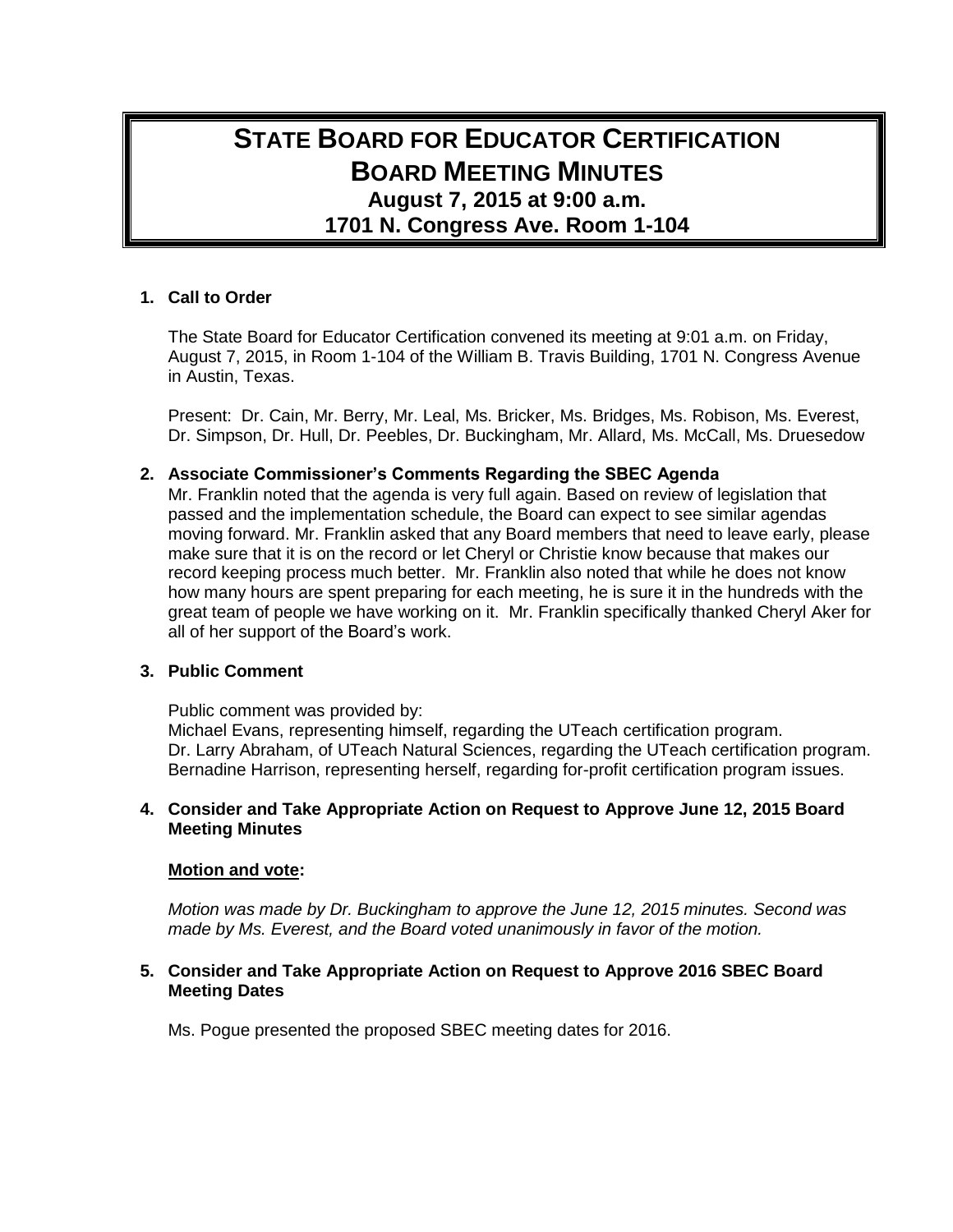# **Motion and vote:**

*Motion was made by Dr. Hull to approve the 2016 meeting dates. Second was made by Ms. McCall, and the Board voted unanimously in favor of the motion.*

## **6. Consider and Take Appropriate Action on Adoption of Proposed Revisions to 19 TAC Chapter 231, Requirements for Public School Personnel Assignments, Subchapter C, Grades 6-8 Assignments, and Subchapter E, Grades 9-12 Assignments**

Ms. Cook presented this item to the Board. The proposed revisions would clarify the appropriate credentials for placement in a particular teaching assignment and ensure alignment with changes to public school curriculum.

# **Motion and vote:**

*Motion was made by Ms. Druesedow to approve for adoption, subject to State Board of Education review, the proposed revisions to 19 TAC Chapter 231, Requirements for Public School Personnel Assignments, Subchapter C, Grades 6-8 Assignments, and Subchapter E, Grades 9-12 Assignments, with an effective date of 20 days after filing the adoption notice with the Texas Register. Second was made by Ms. Everest, and the Board voted unanimously in favor of the motion.*

## **7. Consider and Take Appropriate Action on Adoption of Proposed Amendments to 19 TAC Chapter 249, Disciplinary Proceedings, Sanctions, and Contested Cases**

Public comment was provided by Julie Leahy of Texas Classroom Teachers Association and Kate Kuhlmann of the Association of Texas Professional Educators.

Ms. Moriaty presented this item to the Board. The proposed amendments would modify the certified educator discipline process to clarify that the SBEC has final approval of each settlement by voting on agreed orders, clarify requirements for superintendents reporting the resignation of educators when there is evidence of educator wrongdoing, clarify that the SBEC may sanction an educator for a violation of the Texas Education Code (TEC), §22.085, modernize and clarify the description of the procedures SBEC follows for final orders, and make minor corrections to statutory citations. Ms. Moriaty updated the Board that HB 2205, 84<sup>th</sup> Texas Legislature, had become law since the last meeting, giving SBEC the statutory authority to delegate settlement of educator discipline cases to TEA staff or to the Commissioner of Education. Ms. Moriaty noted that the proposed amendments to sections 249.7, 249.14(b), and 249.35 created permissive procedures for staff to follow in bringing agreed final orders before SBEC for approval and would become obsolete if SBEC decided to delegate settlement authority to staff. Ms. Moriaty also noted that TEA staff felt the proposed amendments to section 249.14(k)(3) were necessary as long as SBEC reviewed agreed final orders at its meeting because this provision prevented the investigation flags on educators' certificates from expiring while their cases were awaiting review at the next SBEC meeting.

# **Motion and vote:**

*Motion was made by Dr. Hull to reject 249.7, approve 249.14 subsection (d) 3, reject 249.14 subsection (k) 3, approve 249.15, reject 249.35 (b) and (c), accept 249.35 (d), and approve 249.39. Second was made by Mr. Allard. Dr. Hull withdrew her motion.*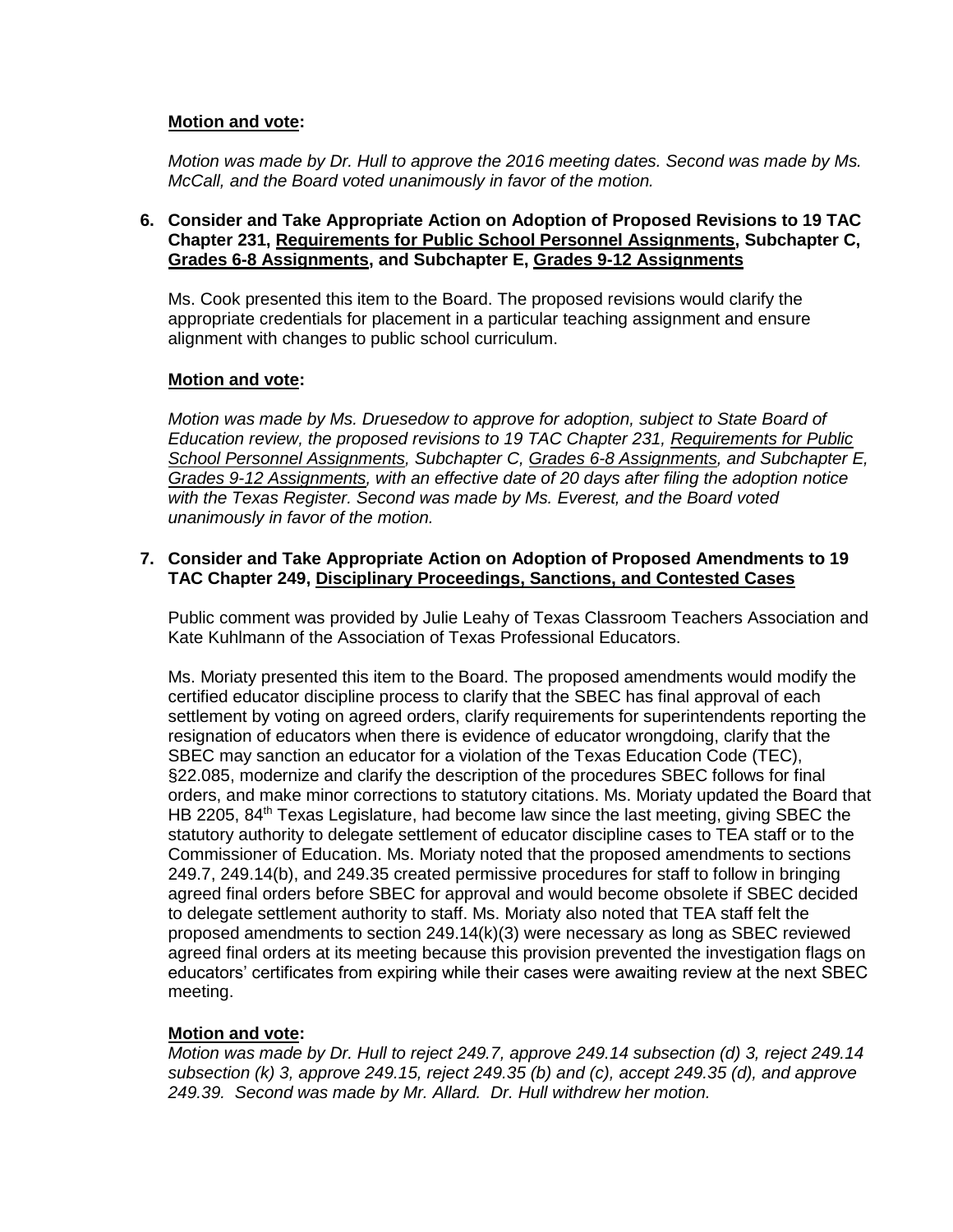*Motion was made by Dr. Hull to reject amendment to 249.7. Second was made by Mr. Allard, and the Board voted unanimously in favor of the motion.*

*Motion was made by Dr. Hull to reject amendment to 249.35. Second was made by Mr. Allard. Dr. Hull withdrew her motion.*

*Motion was made by Dr. Hull to approve for adopt adoption, subject to State Board of Education review, the remaining proposed amendments to 19 TAC Chapter 249, Disciplinary Proceedings, Sanctions, and Contested Cases, with the exception of 249.35 (b) and (c) with an effective date of 20 days after filing the adoption notice with the Texas Register. Second was made by Ms. Bricker. Voted in favor: Cain, Leal, Bricker, Bridges, Robison, Everest, Hull, McCall, Druesedow; voted against: Allard and Buckingham. The motion carried.*

# **8. Consider and Take Appropriate Action on Adoption of Review of 19 TAC Chapter 233, Categories of Classroom Teaching Certificates**

Ms. Cook presented this item to the Board and discussed the rule review process. The rules being reviewed establish the certificate categories within the certificate classes for classroom teachers. Ms. Cook highlighted feedback received on these rules during the public comment period and advised the Board of anticipated changes to incorporate legislation passed during the 2015 session. Board members requested TEA staff to look into requirements for teaching Criminal Justice and Health Science.

# **Motion and vote:**

*Motion was made by Ms. Everest to adopt the review of 19 TAC Chapter 233, Categories of Classroom Teaching Certificates. Second was made by Dr. Hull, and the Board voted unanimously in favor of the motion.*

# **9. Consider and Take Appropriate Action on Adoption of Review of 19 TAC Chapter 244, Certificate of Completion of Training for Appraisers**

Mr. Regal presented a recommendation for the Board to adopt the rule review for Texas Administrative Code Chapter 244, which provides rules for the certification of appraisers.

#### **Motion and vote:**

*Motion was made by Ms. McCall to adopt the review of 19 TAC Chapter 244, Certificate of Completion of Training for Appraisers. Second was made by Mr. Allard, and the Board voted unanimously in favor of the motion.*

## **10. Consider and Take Appropriate Action on Proposed Amendments to 19 TAC Chapter 244, Certificate of Completion of Training for Appraisers, §244.1, General Provisions, and §244.2, Training for Appraisers of Educators in School Districts Using a Recommended Appraisal Process**

Mr. Regal presented a recommendation for the Board to approve the proposed amendments to Texas Administrative Code Chapter 244, which provides rules for the certification of appraisers. The amendments make technical changes to the rules to replace the current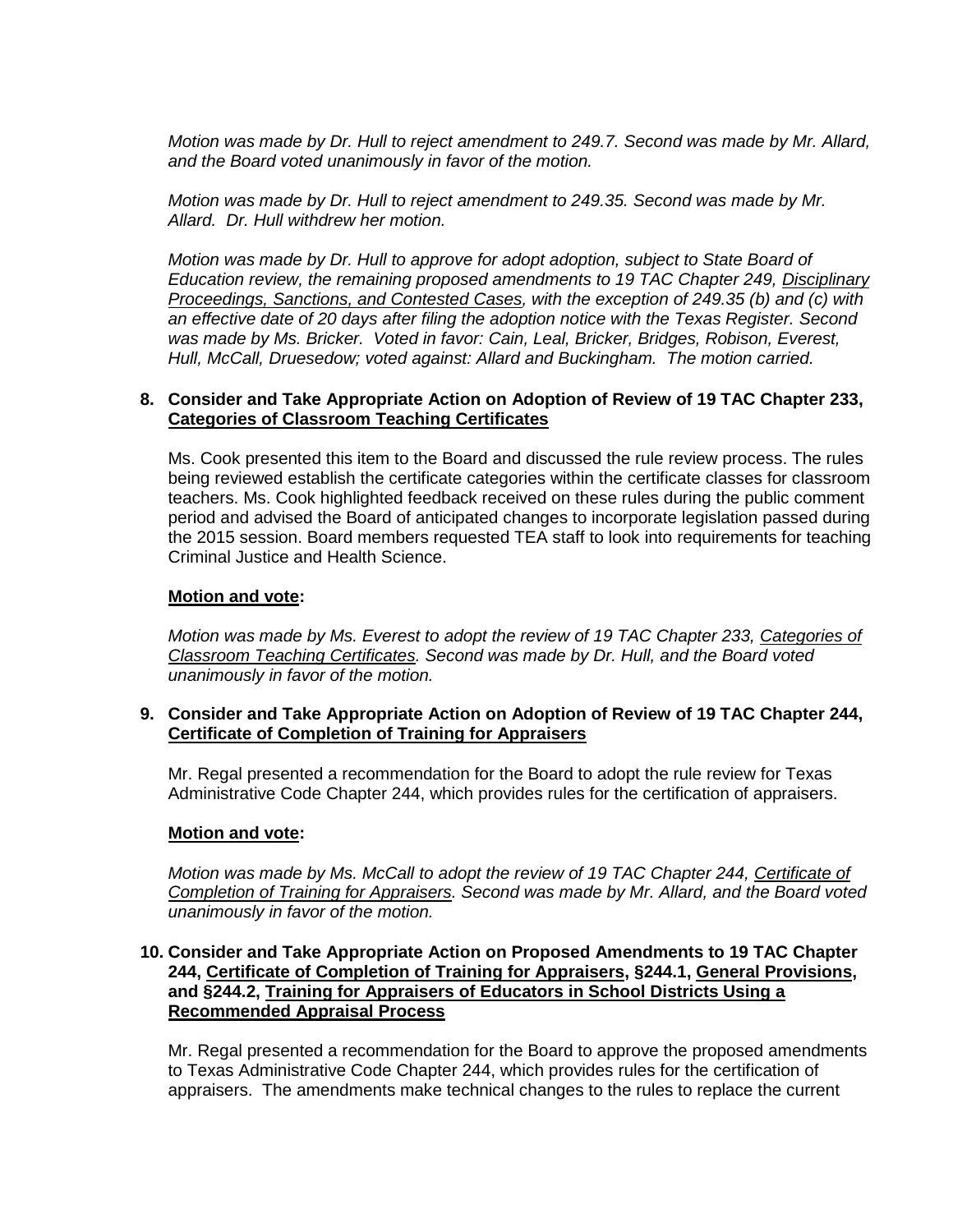state adopted appraisal system with the new state adopted appraisal systems scheduled to roll out during the 2016-2017 school year.

# **Motion and vote:**

*Motion was made by Ms. Everest to approve the proposed amendments to 19 TAC Chapter 244, Certificate of Completion of Training for Appraisers, §244.1, General Provisions, and §244.2, Training for Appraisers of Educators in School Districts Using a Recommended Appraisal Process, to be published as proposed with the Texas Register*. *Second was made by Ms. Robison, and the Board voted unanimously in favor of the motion.*

## **11. Consider and Take Appropriate Action on Proposed Amendments to 19 TAC Chapter 242, Superintendent Certificate, §242.20, Requirements for the Issuance of the Standard Superintendent Certificate, and §242.25, Requirements for the First-Time Superintendent in Texas**

Public comment was provided by Kate Kuhlmann of the Association of Texas Professional Educators. Written testimony was provided by Charles Dupre and Rod Paige.

Mr. Regal presented a recommendation for the Board to approve the proposed amendments to Texas Administrative Code §242.20 and §242.25, which provides rules regarding the requirements for certification of superintendents. Substitute amendments were also presented that expanded on the proposed amendments published in the agenda item, and would allow for alternative pathways for a nontraditional candidate to become a certified superintendent.

#### **Motion and vote:**

*Motion was made by Ms. Bricker to approve the proposed amendments in recommendation three, as amended, to 19 TAC Chapter 242, Superintendent Certificate, §242.20, Requirements for the Issuance of the Standard Superintendent Certificate, to be published as proposed with the Texas Register*. S*econd was made by Mr. Leal. Voted in favor: Cain, Leal, Bricker, Buckingham, Bridges, Robison, Hull, Allard, Druesedow; voted against: Everest, McCall. The motion carried.*

The SBEC Board recessed at 12:34 p.m., and reconvened at 12:48 p.m.

The SBEC Board went into Executive Session at 12:48 p.m. on items 15 and 16 pursuant to the Texas Open Meetings Act, Texas Government Code, Chapter 551.

The SBEC Board reconvened in open session at 1:24 p.m.

# **12. Consider and Take Appropriate Action on Request to Approve New Classes of Certificates at The University of Texas - Rio Grande Valley**

Dr. Miller presented a recommendation for the Board to approve a request from the University of Texas – Rio Grande Valley to offer educator preparation in the Superintendent, Principal, School Counselor, Educational Diagnostician, Reading Specialist, and Master Reading Teacher certificate classes.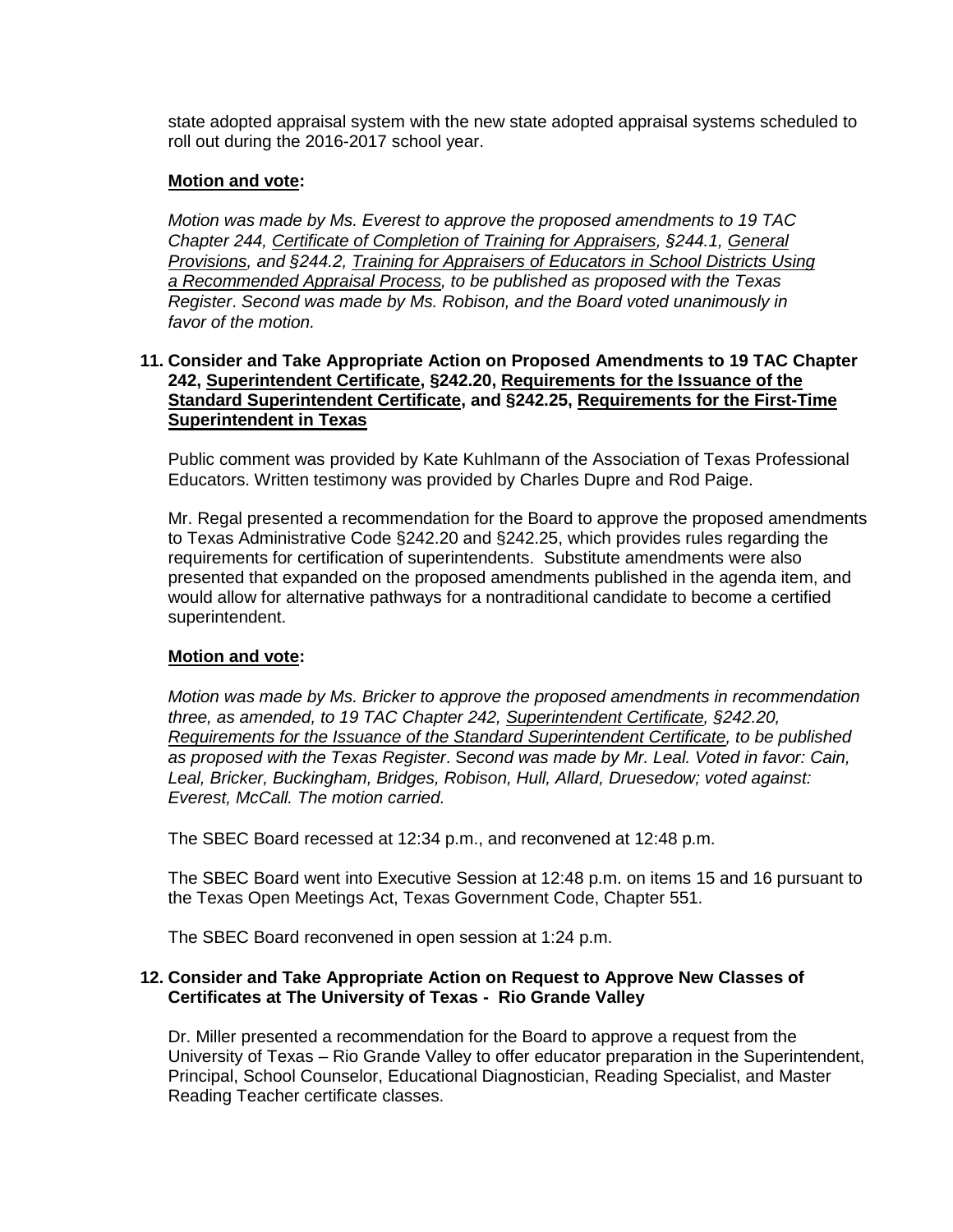# **Motion and vote:**

*Motion was made by Dr. Hull to approve the Superintendent, Principal, School Counselor, Educational Diagnostician, Reading Specialist, and Master Reading Teacher certificate classes at the University of Texas – Rio Grande Valley. Second was made by Ms. Everest, and the Board voted unanimously in favor of the motion.*

## **13. Consider and Take Appropriate Action on Request to Approve Educator Preparation Advisory Committee Members**

Public comment was provided by Kate Kuhlmann of the Association of Texas Professional Educators.

Dr. Miller presented a recommendation for the Board to approve the membership of the Educator Preparation Advisory Committee. In response to feedback from board members, additional teacher and counselor representation will be added to the committee.

#### **Motion and vote:**

*Motion was made by Mr. Allard to approve the appointment of the Educator Preparation Advisory Committee members presented with the addition of an active school counselor and an active school teacher. Second was made by Ms. McCall, and the Board voted unanimously in favor of the motion.*

# **14. Discussion of Appointment of Classroom Teacher Standards Advisory Committee to Recommend Standards for Classroom Teachers**

Ms. Cook and Dr. Miller presented this item to the Board for discussion of the appointment of an advisory committee to recommend educator standards for the classroom teacher class of certificate. The committee would explore alternatives to the current process for development, review, and approval of educator standards, which define Educator Preparation Program (EPP) and certification testing requirements.

No action was taken.

## **15. Consider and Take Appropriate Action on Request for State Board for Educator Certification (SBEC) Action Related to TeacherBuilder.com, an Educator Preparation Program**

Public comment was provided by Susan Soto of TeacherBuilder, Louis Cuevas of TeacherBuilder, and Dr. Noe Sauceda of TeacherBuilder.

Dr. Miller presented a final recommendation for the Board to take action to impose conditions on the continuing approval of TeacherBuilder.com to provide educator preparation.

#### **Motion and vote:**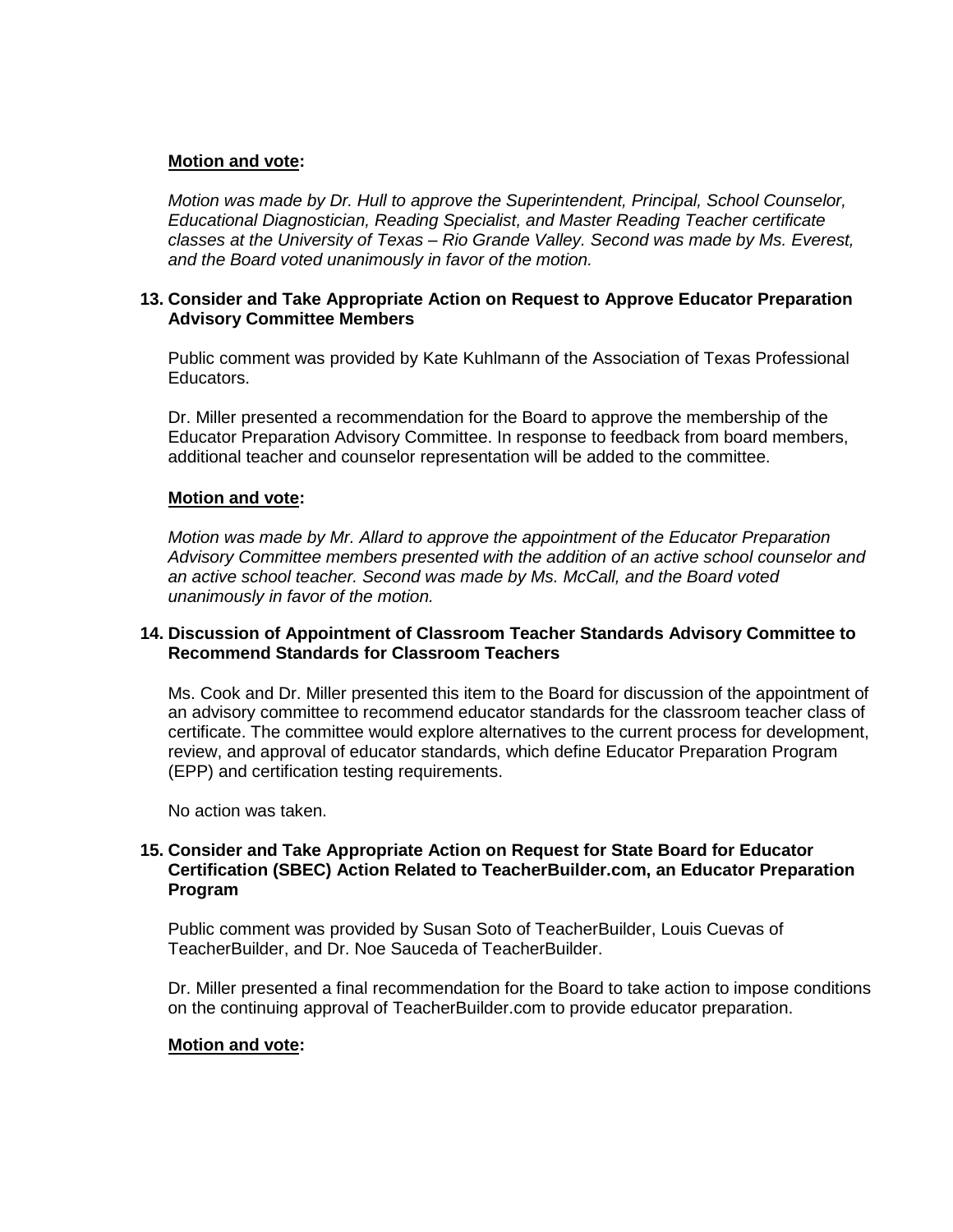*Motion was made by Dr. Hull to assign an Accredited Warned status and to impose the conditions presented by TEA staff, including the appointment of monitor. Second was made by Ms. Robison, and the Board voted unanimously in favor of the motion.*

# **16. Consider and Take Appropriate Action on Request to Approve 2013-2014 Accountability System for Educator Preparation Programs (ASEP) Accreditation Status for TeacherBuilder.com**

Dr. Miller presented this item to the Board. Because the Board assigned TeacherBuilder.com an Accredited-Warned status due to violations of SBEC rules in the previous item, it was not necessary for the Board to take action on this item.

Ms. Bricker and Ms. Robison left at 2:25 p.m.

# **17. Consider and Take Appropriate Action on Core Subjects EC-6 and Core Subjects 4-8 Certification Exams**

Public comment was provided by Dr. Elizabeth Ward of Texas Wesleyan University. Written comment was provided by Dr. Catheryn Weitman of Texas A&M International University.

Dr. Miller presented several options for possible changes to the Core Subjects EC-6 and Core Subjects 4-8 certification exams that have been administered since January 2015.

No action was taken.

#### **18. Consider and Take Appropriate Action on Certification Examination Fee Increases**

Dr. Miller presented a recommendation for the Board to approve the implementation of increased fees for all certification examinations and related testing services effective September 1, 2015.

#### **Motion and vote:**

*Motion was made by Ms. Bridges to approve the recommended fees for certification tests and related testing services effective September 1, 2015. Second was made by Mr. Allard, and the motion carried.*

# **19. Board Chair's Appointment of Board Members to Committee on Agreed Orders for Educator Discipline**

This item was heard after item 7.

Ms. Moriaty presented this item to the Board. Ms. Moriaty discussed the possible duties and objectives of the committee.

#### **Motion and vote:**

*Motion was made by Ms. Bricker to authorize a Board committee, the committee chair appointed by Dr. Cain, the committee will consist of no more than seven members total, the*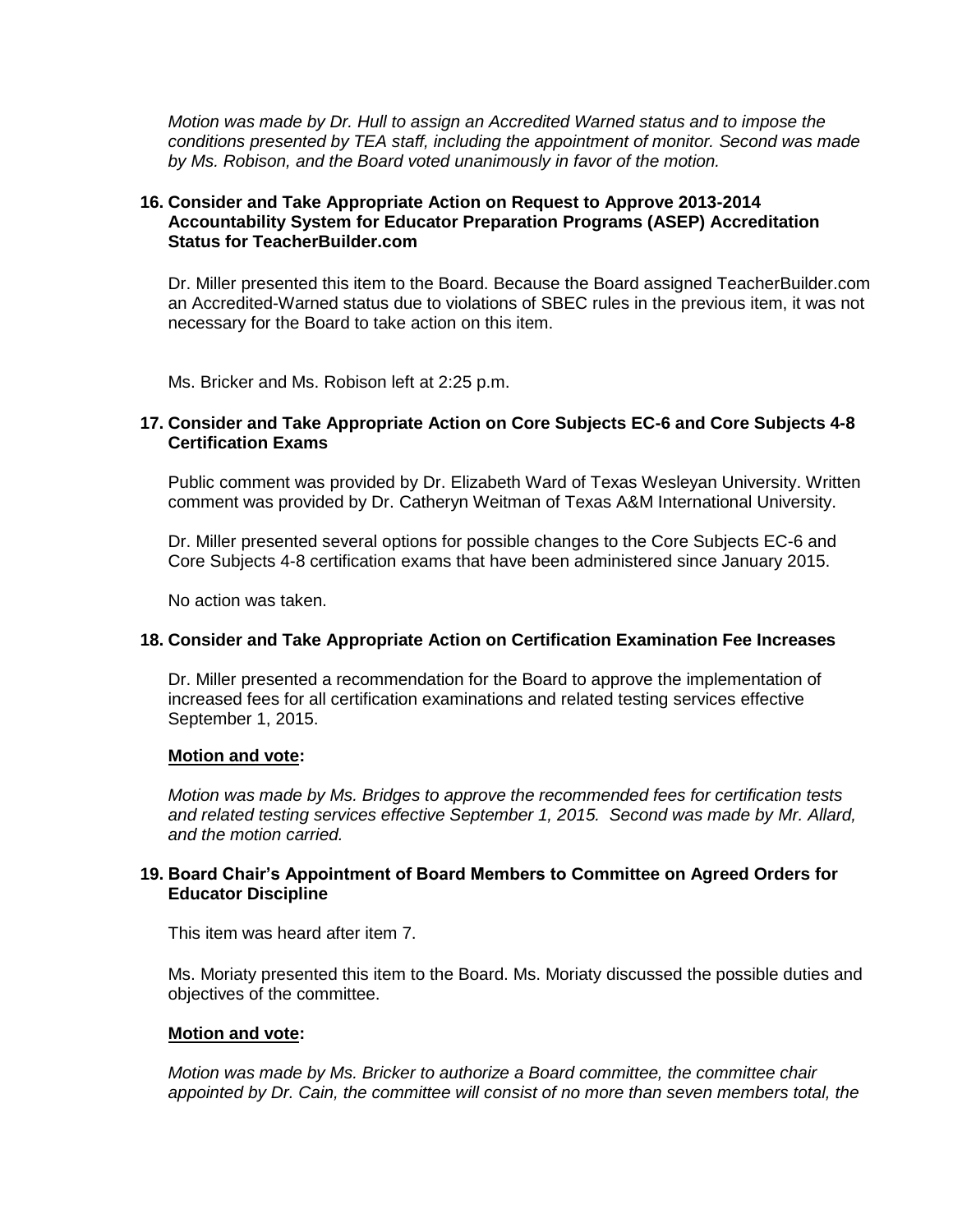*committee's charge will be to look at all hearings and their procedures, working with staff and stakeholders to provide a structure and philosophy for reviewing these; written guidelines would be provided by the committee to the Board in a subsequent meeting. Second was made by Dr. Buckingham, and the Board voted unanimously in favor of the motion.*

*Dr. Cain asked Ms. Druesedow to chair the committee. Ms. Druesedow accepted. Dr. Cain asked anyone interested in the participating in the committee to speak with Ms. Druesedow before the end of the meeting so that the remainder of the committee can be appointed.*

*The committee members are: Ms. Druesedow (chair), Ms. McCall, Ms. Bricker, Dr. Simpson, Dr. Peebles, Mr. Leal, Ms. Bridges. Dr. Hull will serve as an alternate.*

#### **20. Consider and Take Appropriate Action on Amendments to the Board Operating Policies and Procedures Relating to the Committee on Agreed Orders for Educator Discipline**

This item was heard after item 7.

Public comment was received from Julie Leahy of Texas Classroom Teachers Association, Kate Kuhlmann of the Association of Texas Professional Educators and Patty Quinzi of the Texas Chapter of the American Federation of Teachers.

Ms. Moriaty presented this item to the Board. The proposed changes to the BOPP would align the Board's membership with the requirements of statute following new legislation, prevent members of the public from making public comment on individual proposed agreed final orders, and would establish procedures for a Settlement Review Committee to review agreed final orders in educator discipline cases and make recommendations to the full board.

#### **Motion and vote:**

*Motion was made by Ms. Robison to approve the changes to the BOPP as amended on page three, section II. B., relating to the composition of the Board and page eight, section IV, A. 10. (3), relating to public comment on individual agreed orders. Second was made by Ms. McCall, and the Board voted unanimously in favor of the motion.*

Ms. Everest left at 3:13 p.m. Dr. Buckingham left at 3:30 p.m.

# **21. Discussion of Proposed Revisions to 19 TAC Chapter 227, Provisions for Educator Preparation Candidates**

Public comment was received from Scott Fikes of Education Career Alternative Program, Dr. Larry Abraham of UTeach Natural Sciences, Megan Kate York of UTeach Dallas, Beth Maloch of UT Austin, Jennifer West of UTeach Arlington, Nathan Smith, representing himself, Dr. Diann Huber of iteachTexas, and Dr. Rae Queen of ACT San Antonio.

Dr. Miller presented this item to the Board for discussion of the provisions of 19 TAC 227 that may need to be amended and/or revised due to changes in law, input from stakeholders, and recommendations from staff.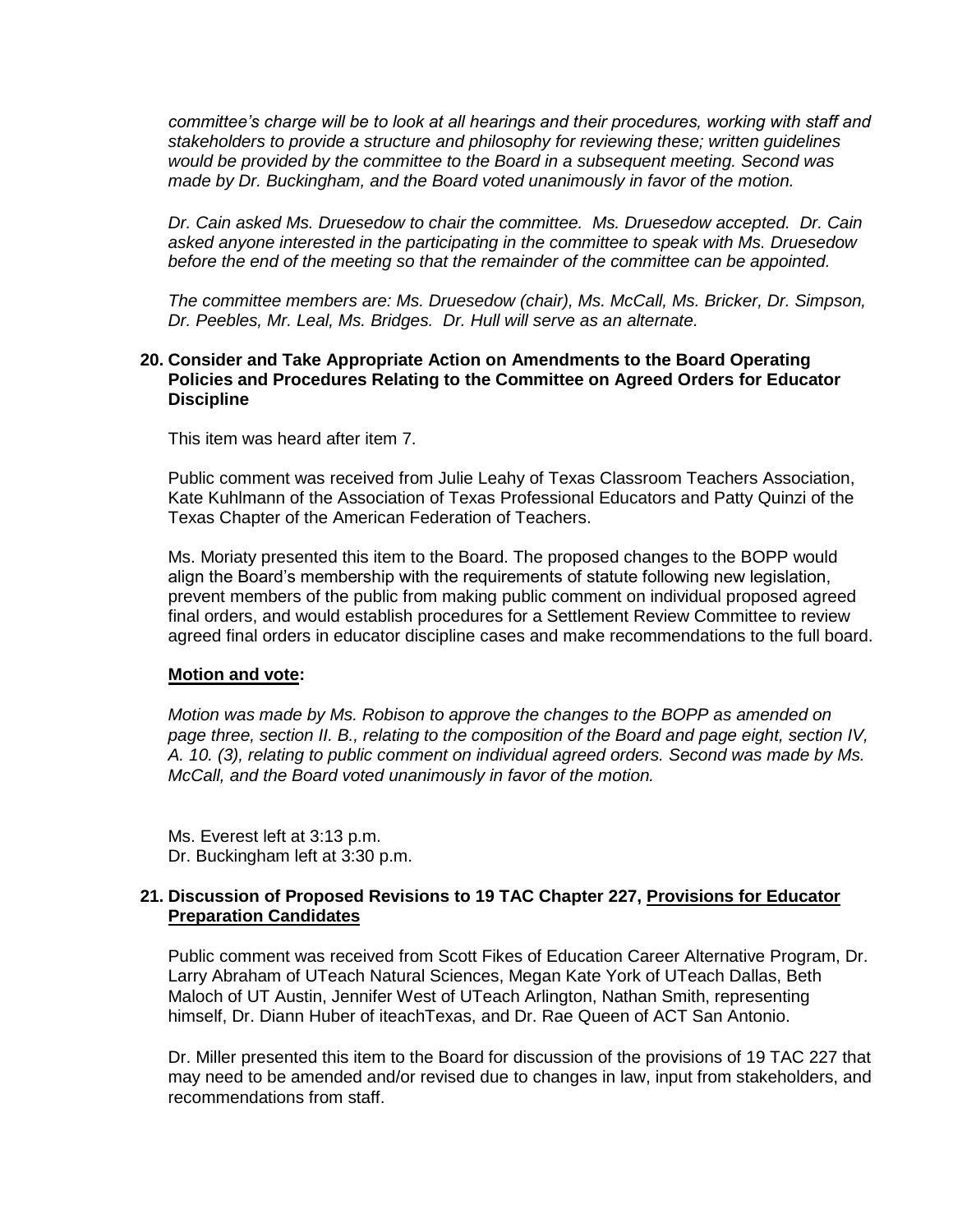No action was taken.

Mr. Leal left at 3:46 p.m. The SBEC Board recessed at 3:46 p.m., and reconvened at 3:54 p.m.

# **22. Pending or Contemplated Litigation, including Disciplinary Cases and Agreed Orders**

# **A. Defaults**

1. In the Matter of Alexander Bing Chao; Action to be taken: Consideration of Issuance of Default Judgment

Staff recommendation: One year suspension

2. In the Matter of Ronalynn Degree; Action to be taken: Consideration of Issuance of Default Judgment

Staff recommendation: One year suspension

3. In the Matter of Esperanza DeLa Cruz; Action to be taken: Consideration of Issuance of Default Judgment

Staff recommendation: One year suspension

4. In the Matter of Kelly M. Grossman; Action to be taken: Consideration of Issuance of Default Judgment

Staff recommendation: One year suspension

5. In the Matter of Joycelyn Harris; Action to be taken: Consideration of Issuance of Default Judgment

Staff recommendation: One year suspension

6. In the Matter of Kimberly Shaun Jeffrey; Action to be taken: Consideration of Issuance of Default Judgment

Staff recommendation: One year suspension

7. In the Matter of Charles Kennedy, Jr.; Action to be taken: Consideration of Issuance of Default Judgment

Staff recommendation: One year suspension

8. In the Matter of Brendan Lavallee; Action to be taken: Consideration of Issuance of Default Judgment.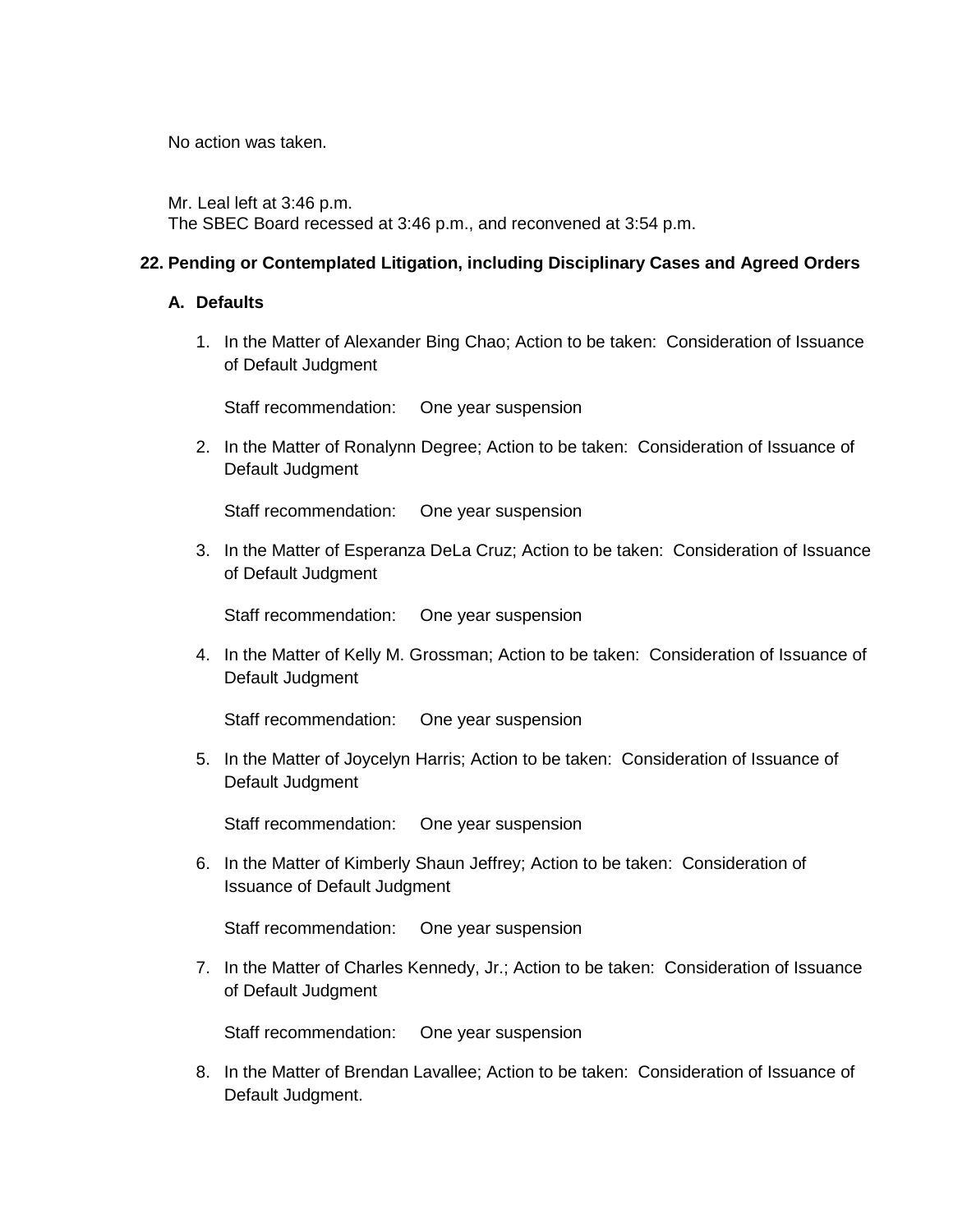Staff recommendation: One year suspension

9. In the Matter of Alyson Tomasello; Action to be taken: Consideration of Issuance of Default Judgment

Staff recommendation: One year suspension

10. In the Matter of Pamela Ayres; Action to be taken: Consideration of Issuance of Default Judgment

Staff recommendation: Revocation

11. In the Matter of Tammy Eaton; Action to be taken: Consideration of Issuance of Default Judgment

Staff recommendation: Revocation

12. In the Matter of Mary Leanne Heugel; Action to be taken: Consideration of Issuance of Default Judgment

Staff recommendation: Revocation

13. In the Matter of Crystal Johnson; Action to be taken: Consideration of Issuance of Default Judgment

Staff recommendation: Revocation

14. In the Matter of Lisa Ann Shuptrine; Action to be taken: Consideration of Issuance of Default Judgment

Staff recommendation: Revocation

15. In the Matter of Doretha Stots; Action to be taken: Consideration of Issuance of Default Judgment

Staff recommendation: Revocation

16. In the Matter of Sheryl Ann Yarbrough; Action to be taken: Consideration of Issuance of Default Judgment

Staff recommendation: Revocation

17. In the Matter of Orlando Fuentes; Action to be taken: Consideration of Issuance of Default Judgment

Staff recommendation: Revocation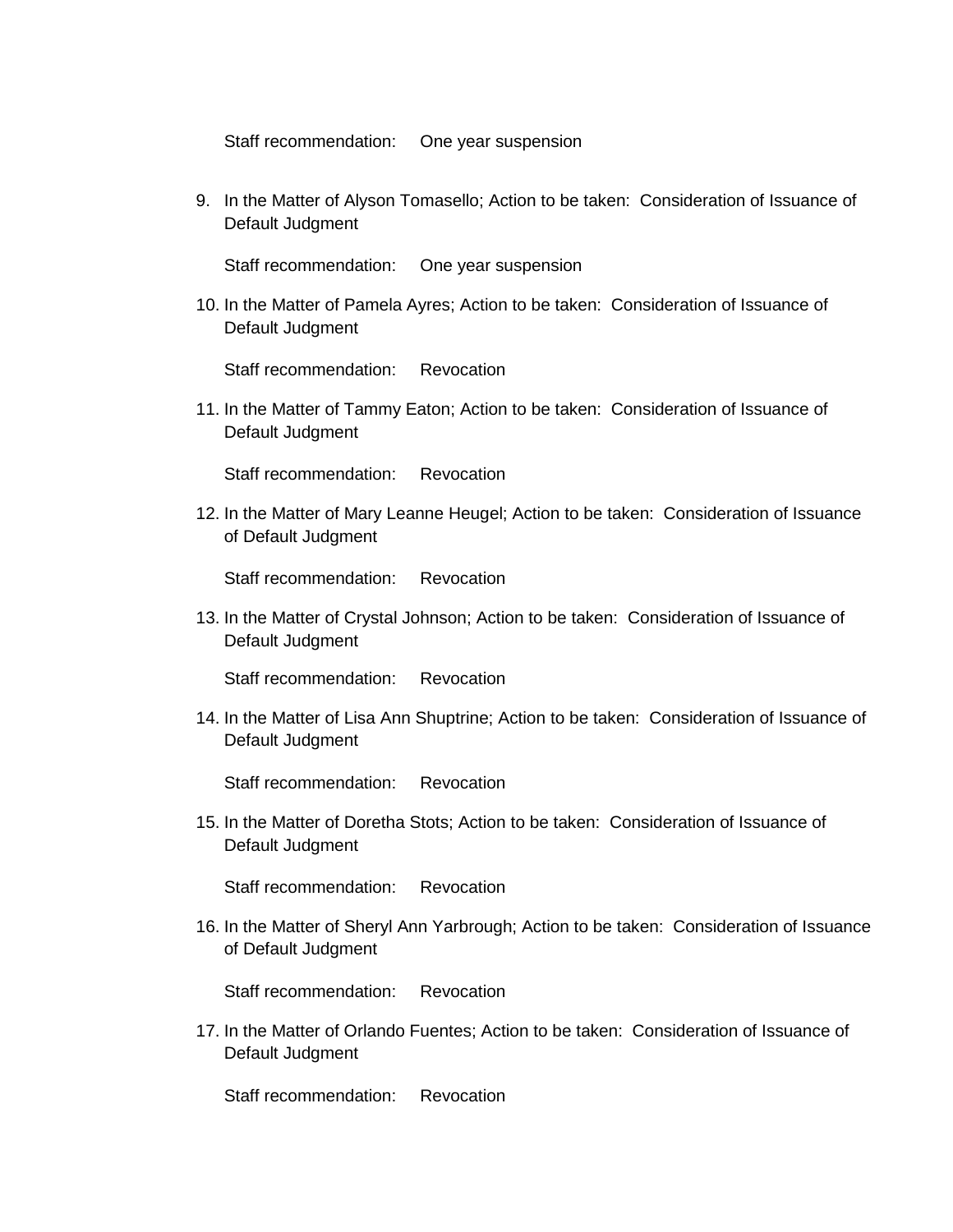18. In the Matter of Martha Nydia Guerra; Action to be taken: Consideration of Issuance of Default Judgment

Staff recommendation: Two year suspension

19. In the Matter of Juan Antonio Lara; Action to be taken: Consideration of Issuance of Default Judgment

Staff recommendation: Revocation

20. In the Matter of Brandi L. Looney; Action to be taken: Consideration of Issuance of Default Judgment

Staff recommendation: Revocation

21. In the Matter of Teddie Williamson, III; Action to be taken: Consideration of Issuance of Default Judgment

Staff recommendation: One year suspension

22. In the Matter of Clifford Blakely; Action to be taken: Consideration of Issuance of Default Judgment

Staff recommendation: Permanent Revocation

23. In the Matter of Vickie Jo Cain; Action to be taken: Consideration of Issuance of Default Judgment

Staff recommendation: Permanent Revocation

24. In the Matter of Hector Javier Garcia; Action to be taken: Consideration of Issuance of Default Judgment

Staff recommendation: Permanent Revocation

25. In the Matter of John Christopher Lo; Action to be taken: Consideration of Issuance of Default Judgment

Staff recommendation: Permanent Revocation

26. In the Matter of John W. McDaniel; Action to be taken: Consideration of Issuance of Default Judgment

Staff recommendation: Permanent Revocation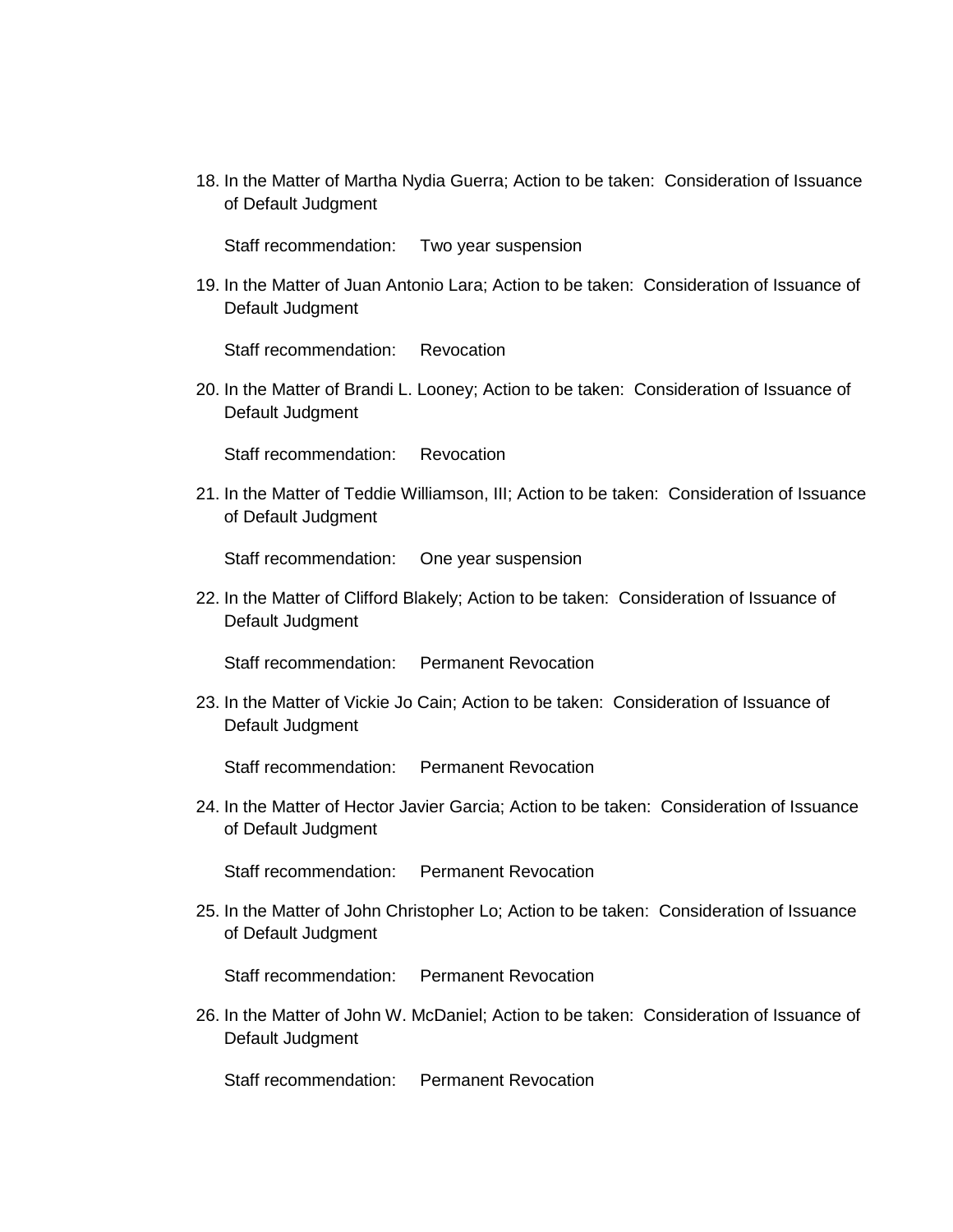27. In the Matter of Paul Edward Tate; Action to be taken: Consideration of Issuance of Default Judgment

Staff recommendation: Permanent Revocation

28. In the Matter of Valdis Tinnagorn Terrell; Action to be taken: Consideration of Issuance of Default Judgment

Staff recommendation: Two year suspension

29. In the Matter of Jessica Vullo; Action to be taken: Consideration of Issuance of Default Judgment

Staff recommendation: Revocation

#### **Motion and vote:**

*Motion was made by Ms. Bridges to approve staff's request for issuance of default judgments and enter a final order consistent with staff's recommendation for each of the above numbered cases 1-29. Second was made by Dr. Hull, and the motion carried.*

## **B. Agreed Orders**

#### **I. Investigations**

- 1. In the Matter of Jorge Rivera
- 2. In the Matter of Jacqueline Marie Saldana
- 3. In the Matter of Crystal Lynne Whitlock
- 4. In the Matter of Gilberto Garza, Jr.
- 5. In the Matter of Rebecca J Waldron
- 6. In the Matter of Nelda Axum Condra
- 7. In the Matter of Julia Dale
- 8. In the Matter of Herminia Bustamante Phillips
- 9. In the Matter of David D. Morgan
- 10. In the Matter of David Lee Buffington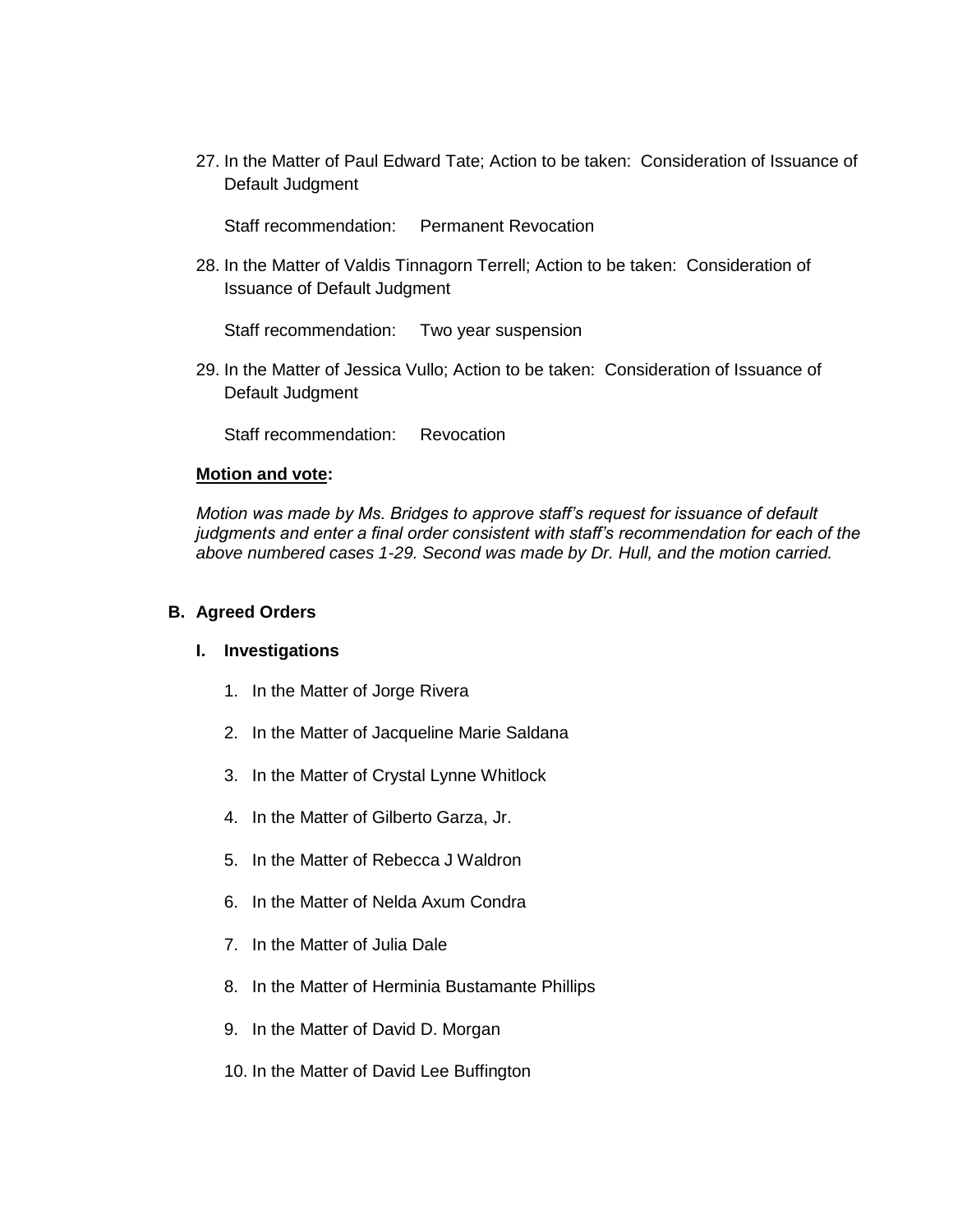11. In the Matter of Holly Ann Walker

12. In the Matter of Tracy Stewart

#### **Motion and vote:**

*Motion was made by Ms. Druesedow to approve agreed final orders, Investigations, numbers 1-12 as presented. Second was made by Mr. Allard, and the motion carried.*

#### **II. Legal**

- 1. In the Matter of Cathryn M. Blankenhorn
- 2. In the Matter of Christian D. Boydstun
- 3. In the Matter of Alyssa Sydney Garcia
- 4. In the Matter of Crystal Michelle Garcia
- 5. In the Matter of Lynette Pamela Gomez
- 6. In the Matter of Jose Hernandez
- 7. In the Matter of Cordeen Hudson
- 8. In the Matter of David Malcolm Kennedy
- 9. In the Matter of Shunique Mayo
- 10. In the Matter of Jesus Medina
- 11. In the Matter of Monica N. Ozane
- 13. In the Matter of Yamuna Wattuhewa
- 15. In the Matter of Victor Frederick Ward
- 16. In the Matter of Pamela Leonard
- 17. In the Matter of Carolyn E. Wurst
- 18. In the Matter of Robbie Denise Bland
- 19. In the Matter of Feleciah Joyce Brown
- 20. In the Matter of Brownie Peters
- 21. In the Matter of Jo Ann Reynolds

#### **Item 21 was pulled from the agenda by TEA Legal Services.**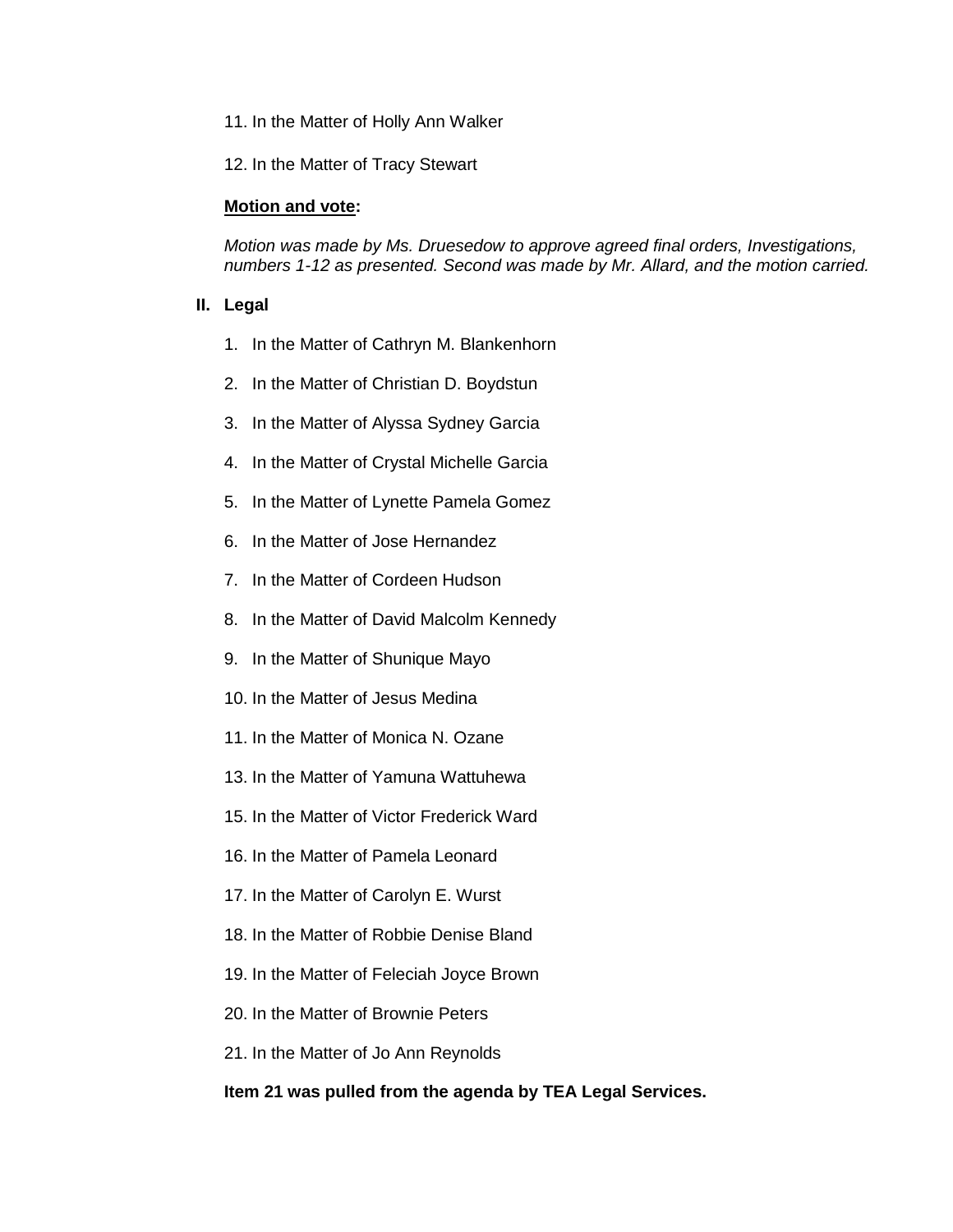22. In the Matter of Jimmy Roberts

# **Motion and vote:**

*Motion was made by Ms. McCall to approve agreed final orders, Legal, numbers 1-22 as presented, except for items 12, 14 and 21. Second was made by Mr. Allard, and the motion carried.*

# **The following agreed orders were considered individually.**

12. In the Matter of Kristi Lee Pereira

# **Motion and vote:**

*Motion was made by Ms. McCall to accept the agreed final order as presented. Second was made by Dr. Hull, with Dr. Cain recusing herself, and the motion carried.*

14. In the Matter of Brad Evilsizer

#### **Motion and vote:**

*Motion was made by Ms. Bridges to accept the agreed final order as presented. Second was made by Mr. Allard, and the motion carried.*

# **C. Response to SBEC Counteroffers on Agreed Final Orders**

#### **I. Investigations**

None.

# **II. Legal**

1. In the Matter of Dianna Lynn Espinoza

#### **Motion and vote:**

*Motion was made by Dr. Hull to approve the agreed final order of inscribed reprimand. Second was made by Mr. Allard. Voted in favor: Hull, Allard, McCall; voted against: Cain, Bridges, Druesedow. The motion failed.*

*The Board took no additional action in this matter.*

2. In the Matter of Alexis Adrianna Galvan

#### **Motion and vote:**

*Motion was made by Ms. McCall to approve a one year suspension, commencing on June 12, 2015. Second was made by Mr. Allard, and the motion carried.*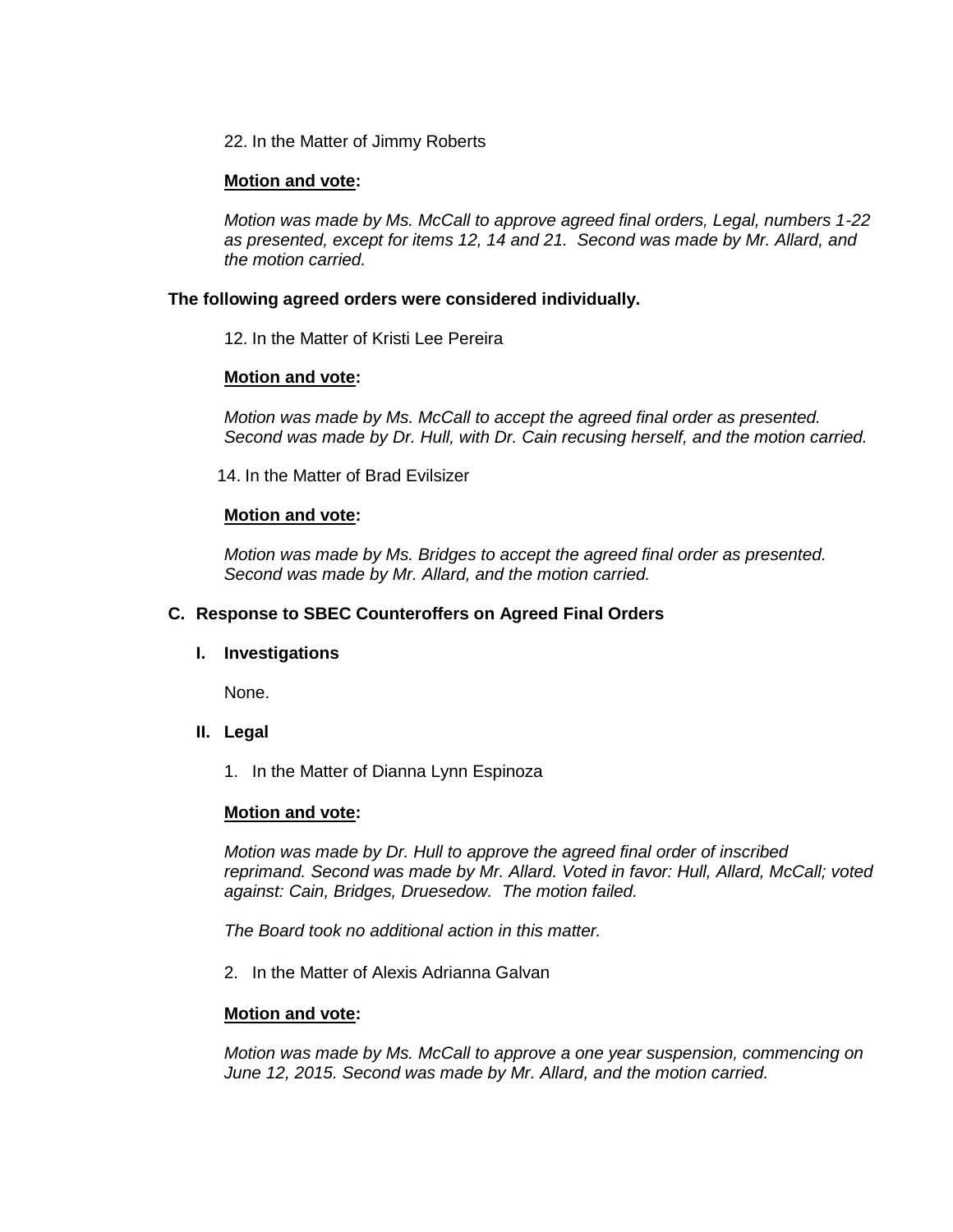3. In the Matter of Rosario Galvan-Ortega

# **Motion and vote:**

*Motion was made by Dr. Hull to reject the respondent's counter offer. Second was made by Second was made by Ms. Druesedow, and the motion carried.*

4. In the Matter of Denise Harper

#### **Motion and vote:**

*Motion was made by Dr. Hull to reject the respondent's counter offer. Second was made by Ms. Bridges, and the motion carried.*

5. In the Matter of Gerald Alexander Bruton

No action taken. TEA legal staff notified the Board this item has been referred to the State Office of Administrative Hearings (SOAH).

6. In the Matter of Josue Villarreal

## **Motion and vote:**

*Motion was made by Ms. McCall to accept the agreed final order of suspension concurrent with the respondent's community supervision, commencing the date signed by the Board. Second was made by Mr. Allard, and the motion carried.*

# **D. Contested Cases**

#### **I. Proposals for Decision**

1. Docket No. 701151950.EC, Texas Education Agency, Educator Leadership and Quality Division v. Donald R. Douglas; Action to be taken: Consideration of Proposal for Decision and Issuance of Final Order.

| ALJ Recommendation:   | 10 year suspension concurrent with period of<br>community supervision |
|-----------------------|-----------------------------------------------------------------------|
| Staff Recommendation: | Same                                                                  |

#### **Motion and vote:**

*Motion was made by Ms. Bridges to accept the proposal for decision and issue a final order consistent with the recommendation of 10 year suspension concurrent with period of community supervision. Second was made by Dr. Hull, and the motion carried.*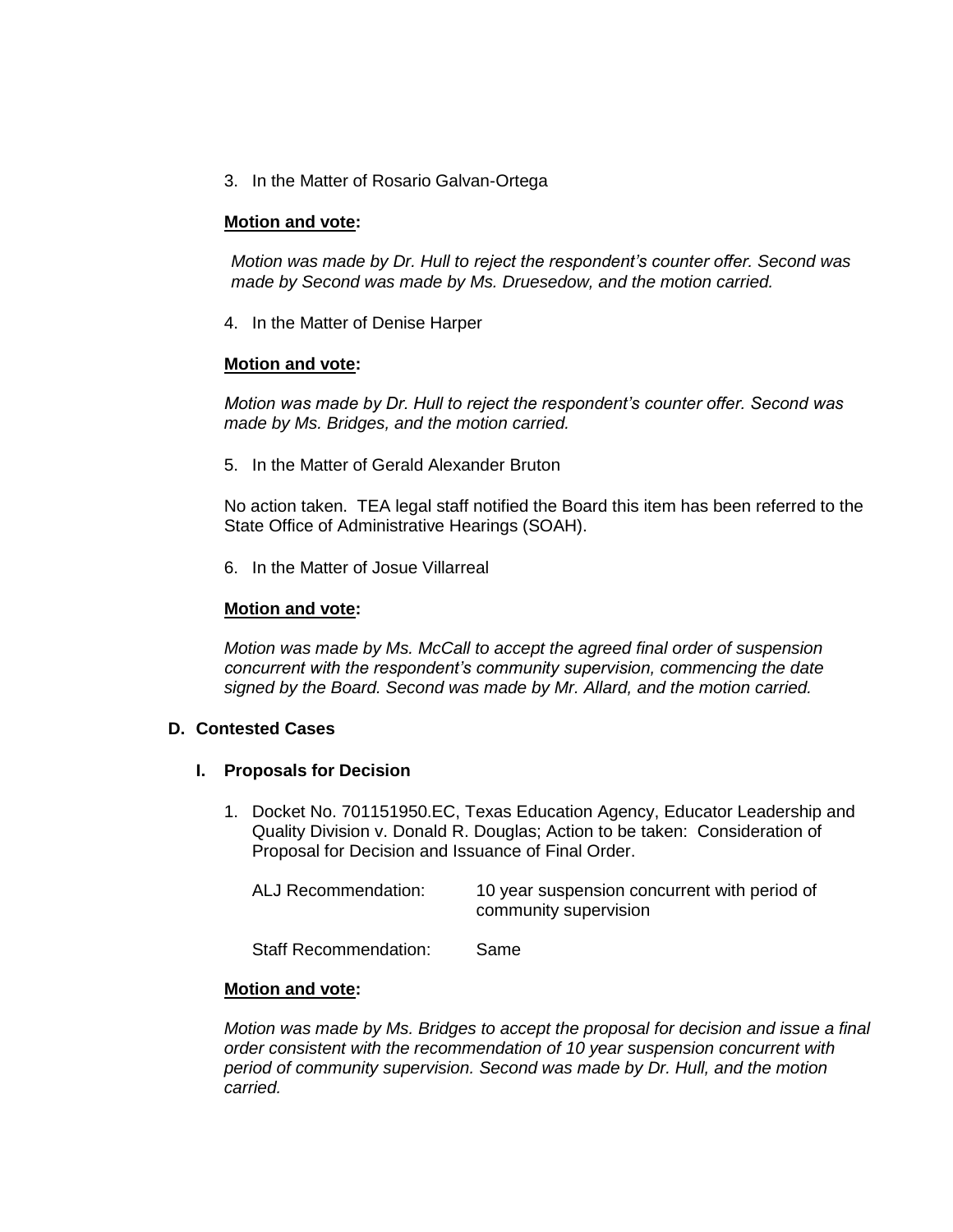2. Docket No. 701152133.EC, Texas Education Agency, Educator Leadership and Quality Division v. Anthony Rennie McGary; Action to be taken: Consideration of Proposal for Decision and Issuance of Final Order.

| ALJ Recommendation:          | 6 year suspension probated while compliant with<br>community supervision |
|------------------------------|--------------------------------------------------------------------------|
| <b>Staff Recommendation:</b> | 6 year suspension concurrent with community<br>supervision               |

#### **Motion and vote:**

*Motion was made by Ms. Bridges to adopt the proposal for decision and issue a final order consistent with the staff sanction recommendation of 6 year suspension concurrent with community supervision with a change to Conclusion of Law 11 to state that based on Findings of Fact 10-12, the respondent is unfit to perform the duties and discharge the responsibilities of a certified educator. Second was made by Dr. Hull, and the motion carried.*

3. Docket No. 701151310.EC, Texas Education Agency, Educator Leadership and Quality Division v. Mayra De La Garza; Action to be taken: Consideration of Proposal for Decision and Issuance of Final Order.

ALJ Recommendation: Revocation

Staff Recommendation: Revocation

#### **Motion and vote:**

*Motion was made by Mr. Allard to accept the proposal for decision and issue a final order consistent with the recommendation of revocation. Second was made by Ms. Druesedow, and the motion carried.*

4. Docket No. 701151654.EC, Texas Education Agency, Educator Leadership and Quality Division v. Manuel Juarez; Action to be taken: Consideration of Proposal for Decision and Issuance of Final Order.

ALJ Recommendation: No sanction

Staff Recommendation: No sanction

#### **Motion and vote:**

*Motion was made by Ms. McCall to accept the proposal for decision and issue a final order consistent with the recommendation of no sanction. Second was made by Mr. Allard; voted in favor: Cain, Bridges, Allard, McCall, Druesedow; voted against: Hull. The motion carried.*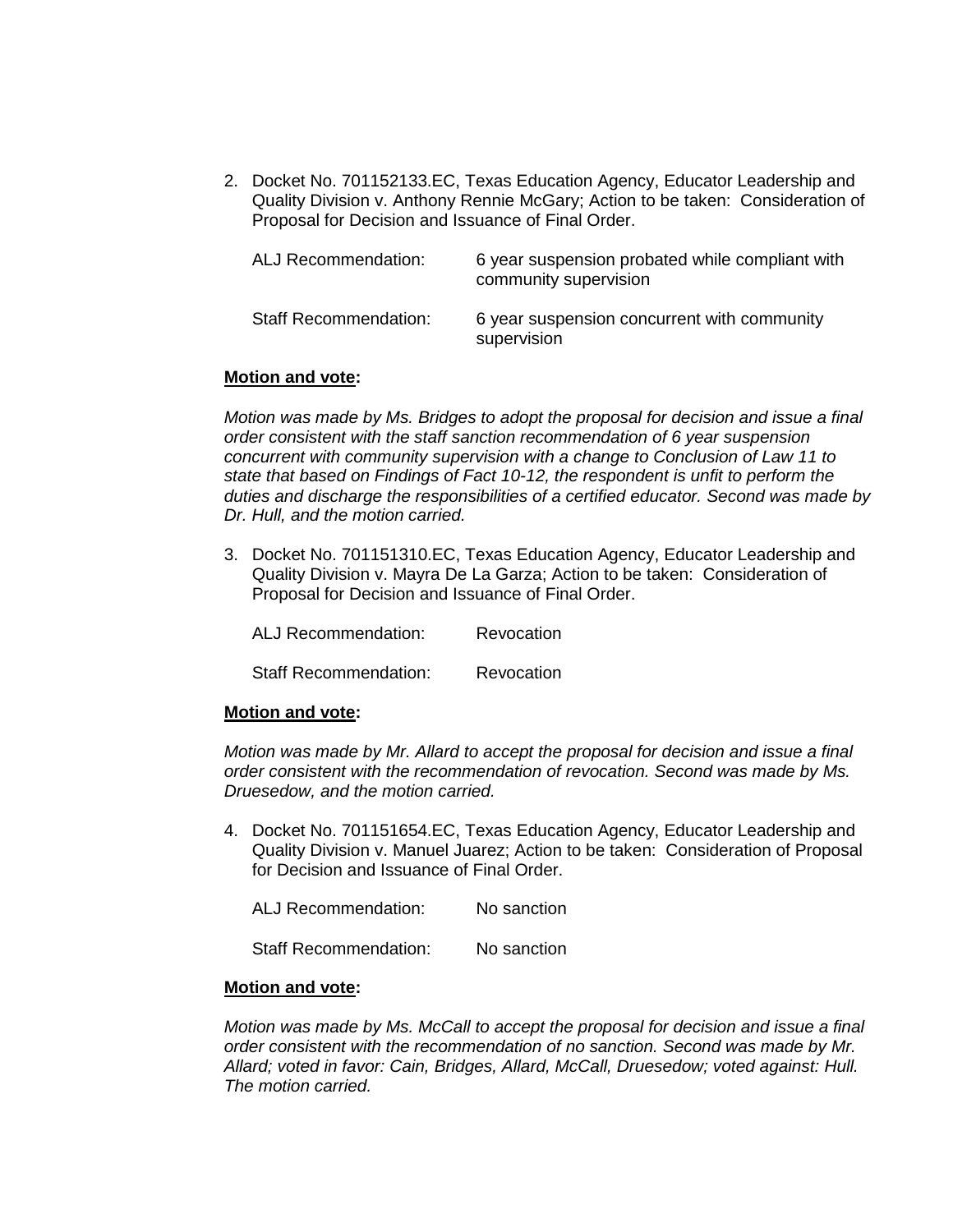# **II. Motions for Rehearing**

- 1. Docket No. 701144329.EC; Texas Education Agency, Educator Leadership and Quality Division v. Monique Niccole Irwin.
- 2. Texas Education Agency, Educator Leadership and Quality Division v. Jeremy Johnson.
- 3. Texas Education Agency, Educator Leadership and Quality Division v. Lara Elizabeth Wehmeyer.
- 4. Texas Education Agency, Educator Leadership and Quality Division v. Antonio de Leon.

On the above motions for rehearing, numbers 1 - 4, it was announced the motions were overruled by operation of law. No action was taken

# **E. Court Cases**

# **I. District Court Cases**

1. Barry Ryan Davis v. Texas Education Agency, Educator Certification and Standards Division; Cause No. D-1-GN-12-003413, In the 201<sup>st</sup> District Court of Travis County, Texas.

# **II. Appellate Cases**

- 1. State Board for Educator Certification v. Robert D. Lange; Cause No. 03-12- 00453-CV, In the Court of Appeals, Third Judicial District, Austin, Texas.
- 2. State Board for Educator Certification v. Erasmo Montalvo; Cause No. 03-13- 00370-CV, In the Court of Appeals, Third Judicial District, Austin, Texas.
- 3. Don Madden v. State Board for Educator Certification; Cause No. 14-0532, In the Supreme Court of Texas.

*The Board may discuss any other litigation arising after the date of posting or reasonably contemplated as of the date of the board meeting.*

# **23. 2015 - 2018 Rule Review Plan for State Board for Educator Certification Rules**

For information only.

#### **24. Requests from Board Members for Future Agenda Items**

Mr. Allard requested a future item regarding reciprocity agreements with other states: comparative value on a state by state basis or accept certifications at other states at face value.

# **25. Requests Received from the Board Since Last Meeting**